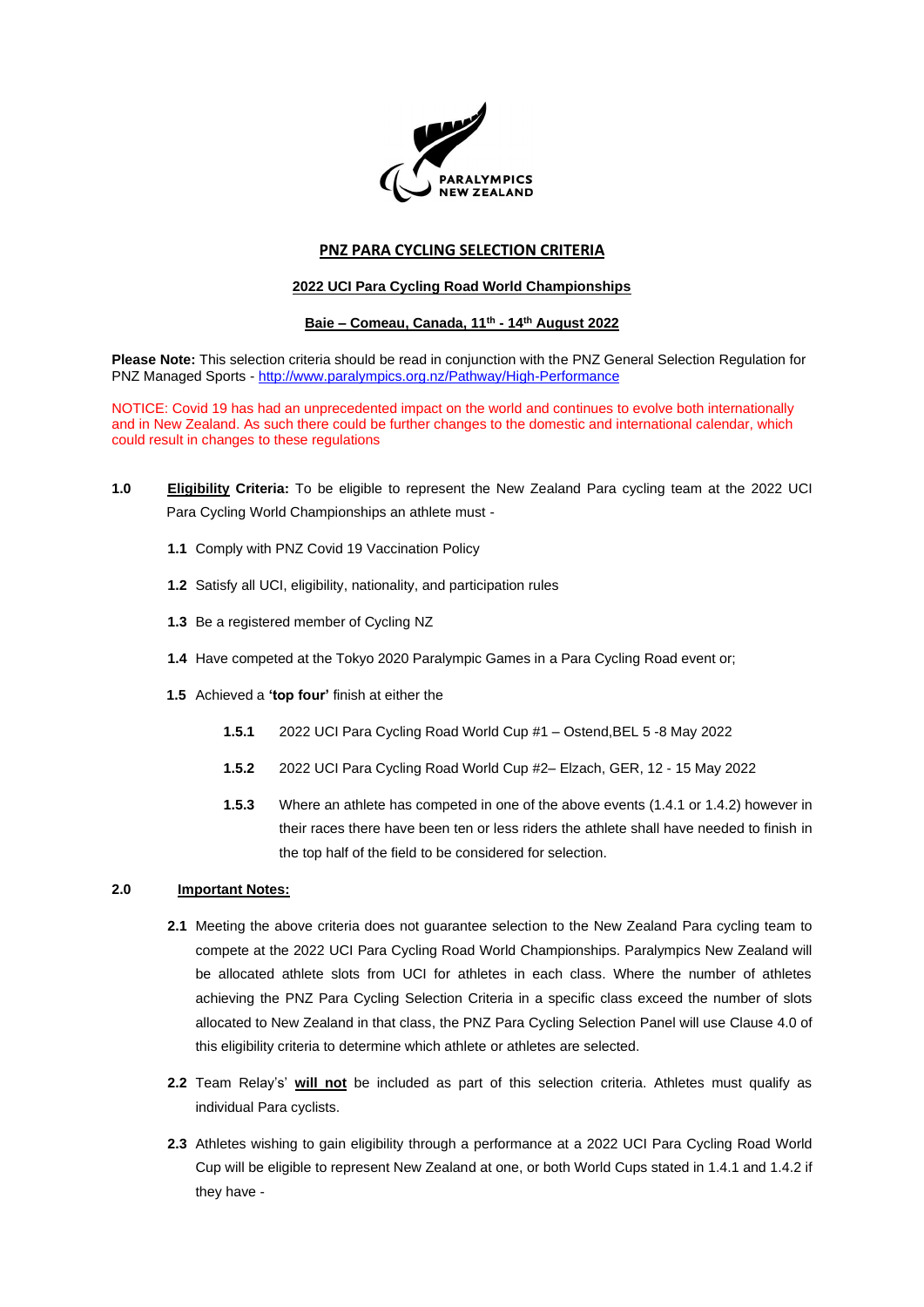- **2.3.1** Achieved a top six placing at the 2019 UCI Para Cycling Road World Championships or a top six placing at any 2019 - 2020 - 2021 UCI Para Cycling Road World Cup. Clause 1.4.3 of this eligibility criteria pertaining to fields of ten or less shall be applied to this eligibility.
- **2.3.2** Are a member of the PNZ Para Cycling High Performance or High Performance Athlete Development Programme and therefore have a current PNZ Athlete Agreement.
- **2.3.3** Athletes wishing to gain selection to the New Zealand Para cycling team to compete at the 2022 UCI Para Cycling Road World Championships through a performance at a 2022 UCI Para Cycling Road World Cup however do not meet the eligibility criteria as set out in Clause 2.3.1 or 2.3.2 will be eligible to ride at a 2022 UCI Para Cycling World Cup as an independent.

## **3.0 Other Selection Factors:**

- **3.1** Consideration will be given to an athlete wishing to compete at the 2022 UCI Para Cycling Road World Championships who has not met the standards set out in Clause 1 of this eligibility criteria where:-
	- **3.1.1** It is deemed by the PNZ Para Cycling Selection Panel that the athlete is tracking towards medalling in a Para cycling event (Road or Track) at the Paris 2024 Paralympic Games and will benefit from the international experience by competing at the 2022 UCI Para Cycling Road World Championships.
	- **3.1.2** The athlete is deemed to be a new exceptional rider, or they are a sport talent transfer athlete who it is believed will benefit from international competition experience and demonstrate the ability to be 'fast tracked' to a podium finish at the Paris 2024 Paralympic Games.
	- **3.1.3** It is deemed by the PNZ Para Cycling Selection Panel that the athlete can collect a high number of UCI points that will contribute to New Zealand athlete allocations for the Paris 2024 Paralympic Games.
- **4.0** Where an athlete is being considered for selection as per clause 3.1.1, 3.1.2 or 3.1.3 the following criteria will be used in the decision-making process;
	- i. Athletic ability
	- ii. Athlete's duration in the sport of Para cycling
	- iii. Athlete's classification status
	- iv. Athlete's commitment to training and competition
	- v. Athlete's rate of improvement
	- vi. Depth of international field
	- vii. The nature of course on which the event is to be held.

## **5.0 Investment:**

**5.1** PNZ will contribute some funds to any athlete who has met the eligibility criteria under Clause 1 and is selected to represent New Zealand at the UCI 2022 Para Cycling Road World Championships